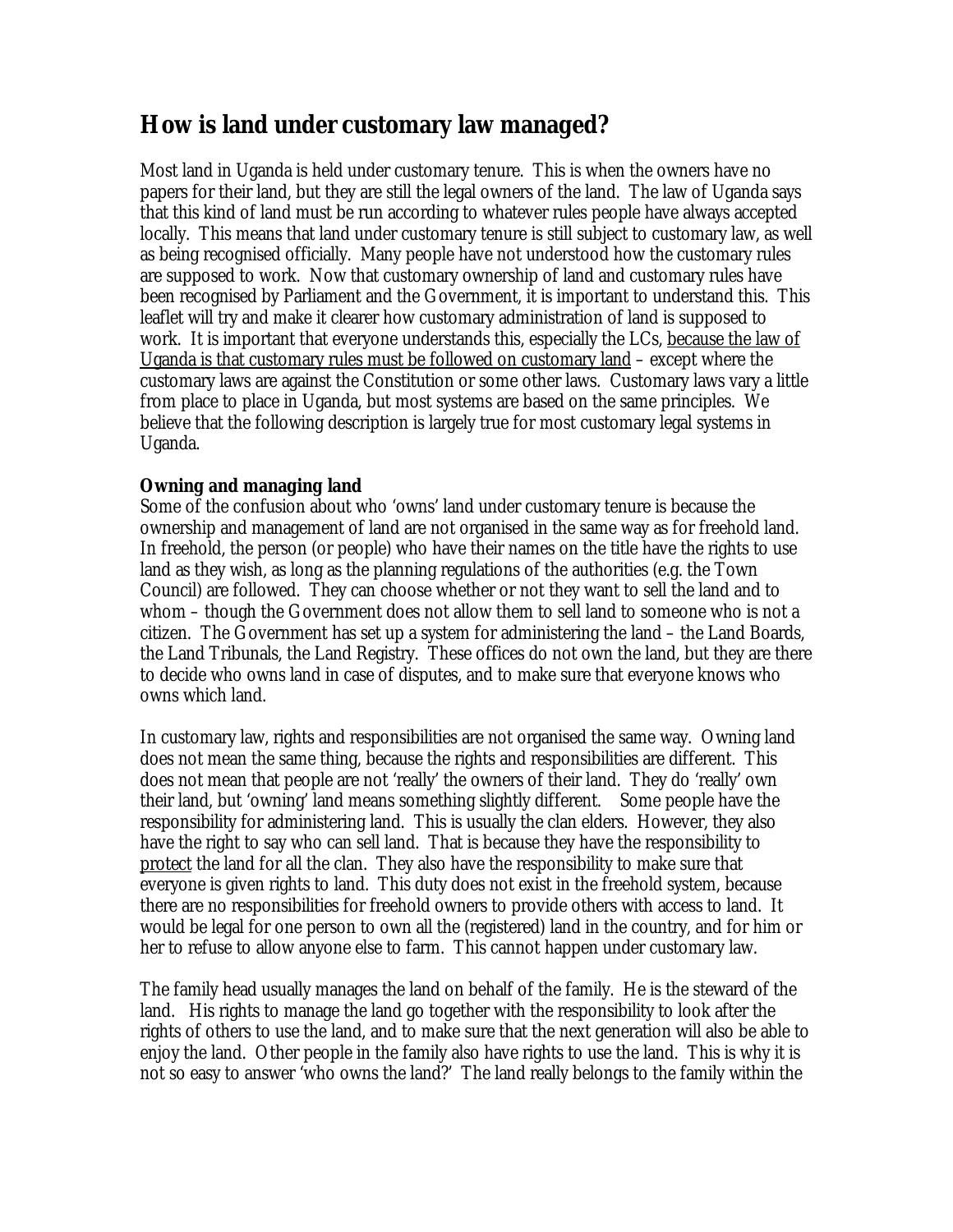clan, but the rights are shared out in a complex way. We try to make clear below who has which rights and responsibilities regarding the land.

## **Rights and Responsibilities**

**The Clan** has responsibility for overseeing the administration of all the land. This means making sure that there are heirs appointed at household levels to manage the land and to oversee and authorise any land sales. The clan also owns land which is communally used, such as for hunting and grazing. It is responsible for ensuring proper use of the land and that there are no trespassers.

## **Head of Household.**

A son became head of household at marriage. He is then allocated land to hold and to manage for the good of his family. He is the steward of that land. His wives, children and other family members also have rights to that land, but he is the overall 'manager'. He allocates land to his wife or wives. The head of household can also be a woman – e.g. a widow or a woman who had children without marrying (*see below*).

## **A widow.**

A widow becomes a head of household on the death of her husband. She then has the responsibility to manage the land which had been allocated to her, and to allocate land to her male children when they become adult and get married. The elders or the clan would appoint an 'inheritor' to support her and protect her from trespassers. The widow did not pass on her land rights to the inheritor – the land passed from her to her children. The inheritor was managed by the clan and would be dismissed if he abused his office.

## **An heir.**

In all cases the heir is a son and in most cases he is the eldest son who has shown signs of responsibility. (The origin of the mistaken idea that *"women do not own land"* is because the heir is always a man.) A son who does not demonstrate responsibility loses his rights as heir in favour of the next eldest son. When the head of the family dies, the clan installs an heir in a cultural ceremony. The head of the family would have allocated land to different people, but some would have remained for his personal use. The heir is responsible for managing this unallocated land, but not the land which had already been allocated.

## **Unmarried girls /Children born out of wedlock.**

It was always presumed that a girl would eventually get married, so she would only be allocated land to use until she married and left the clan. On marriage her new clan would give her land to use. This has been misunderstood to give the idea that *"girls do not have rights to land"*. Should a girl remain unmarried, the head of the family would allocate land for her. If she has children without being married, she is the head of this family, and has the responsibility to manage and be steward for the land allocated to her family – the same responsibility which a married son has for his family.

## **Divorced women.**

Under customs, divorces are not expected. If a woman does divorce, she is expected to return to the brother who used the dowry which had been paid for her as payment for his